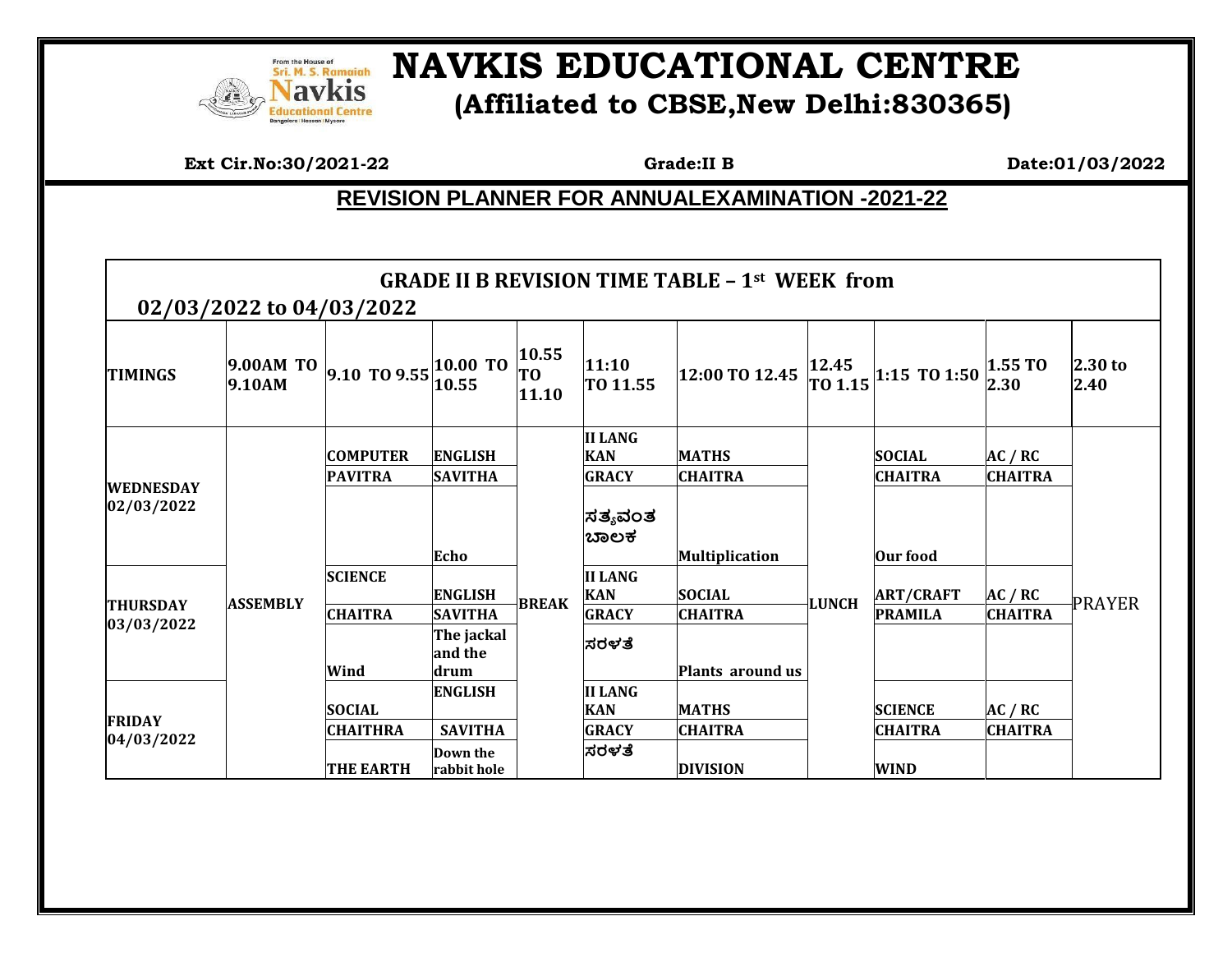|                                |                 |                        |                                         |                                                                     |                                                        | <b>GRADE II B REVISION TIME TABLE - 2ND WEEK from</b><br>07/03/2022 to 11/03/2022 |                  |                                     |                                              |                     |
|--------------------------------|-----------------|------------------------|-----------------------------------------|---------------------------------------------------------------------|--------------------------------------------------------|-----------------------------------------------------------------------------------|------------------|-------------------------------------|----------------------------------------------|---------------------|
| <b>TIMINGS</b>                 | 9.10AM          | 9.00AM TO 9.10 TO 9.55 | 10.00 TO 10.55                          | 10.55<br>T <sub>0</sub><br>11.10                                    | 11:10<br>TO 11.55                                      | 12:00 TO 12.45                                                                    | 12.45<br>TO 1.15 | 1:15 TO 1:50                        | 1.55 TO 2.30                                 | 2.30 to 2.40        |
| <b>MONDAY</b><br>07/03/2022    | <b>ASSEMBLY</b> | <b>SCIENCE</b>         | <b>PT</b>                               | $\pmb{\varpi}$<br>ᆽ<br>$\overline{\phantom{a}}$<br>$\overline{A}$ K | <b>SOCIAL</b>                                          | <b>III L HINDI</b>                                                                |                  | <b>MATHS</b>                        | AC / RC                                      |                     |
|                                |                 | <b>CHAITRA</b>         | <b>MAHESH</b>                           |                                                                     | <b>CHAITRA</b>                                         | <b>SOWMYA</b>                                                                     |                  | <b>CHAITRA</b>                      | <b>CHAITRA</b>                               |                     |
|                                |                 | Water                  |                                         |                                                                     | <b>THE EARTH</b>                                       | दूर ,पास<br>पक्षियोंकीपहचान                                                       |                  | <b>Division</b>                     | <b>ENGLISH TEST-1</b><br><b>FOR 15 MARKS</b> |                     |
| <b>TUESDAY</b><br>08/03/2022   |                 | <b>SCIENCE</b>         | <b>COMPUTER</b>                         |                                                                     | <b>ENGLISH</b>                                         | III L HINDI                                                                       |                  | <b>YOGA</b>                         | AC / RC                                      |                     |
|                                |                 | <b>CHAITRA</b>         | <b>PAVITRA</b>                          |                                                                     | <b>Savitha</b>                                         | <b>SOWMYA</b>                                                                     |                  | <b>GAYATHRI</b>                     | <b>CHAITHRA</b>                              |                     |
|                                |                 |                        |                                         |                                                                     | What is<br>pink?                                       | किअंदर, केबाहर                                                                    |                  | <b>HINDI TEST-1 FOR</b><br>15 MARKS |                                              |                     |
|                                |                 | <b>COMPUTER</b>        | <b>ENGLISH</b>                          |                                                                     | <b>II LANG KAN</b>                                     | <b>MATHS</b>                                                                      |                  | <b>SOCIAL</b>                       | AC / RC                                      |                     |
|                                |                 | <b>PAVITRA</b>         | <b>SAVITHA</b>                          |                                                                     | <b>GRACY</b>                                           | <b>CHAITRA</b>                                                                    |                  | <b>CHAITRA</b>                      | <b>CHAITRA</b>                               |                     |
| <b>WEDNESDAY</b><br>09/03/2022 |                 |                        | The alligator<br>that ate<br>hamburgers |                                                                     | <b>KANNADA</b><br><b>TEST-1 FOR</b><br><b>15 MARKS</b> |                                                                                   | <b>TONCH</b>     | <b>WEATHER AND</b><br><b>SEASON</b> | <b>SCIENCE TEST-1</b><br><b>FOR 15 MARKS</b> | <b>CLASS PRAYER</b> |
| <b>THURSDAY</b><br>10/03/2022  |                 | <b>SCIENCE</b>         | <b>ENGLISH</b>                          |                                                                     | II LANG KAN SOCIAL                                     |                                                                                   |                  | <b>ART/CRAFT</b>                    | AC / RC                                      |                     |
|                                |                 | <b>CHAITRA</b>         | <b>SAVITHA</b>                          |                                                                     | <b>GRACY</b>                                           | <b>CHAITRA</b>                                                                    |                  | <b>PRAMILA</b>                      | <b>CHAITRA</b>                               |                     |
|                                |                 | Forms of<br>water      | The day the sun<br>went hiding          |                                                                     | ಸಹಬಾಳ್ವೆ                                               | <b>Weather</b> and<br>seasons                                                     |                  |                                     | <b>MATHS TEST-1</b><br><b>15 MARKS</b>       |                     |
| <b>FRIDAY</b><br>11/03/2022    |                 | <b>SOCIAL</b>          | <b>ENGLISH</b>                          |                                                                     | <b>II LANG KAN</b>                                     | <b>MATHS</b>                                                                      |                  | <b>SCIENCE</b>                      | AC / RC                                      |                     |
|                                |                 | <b>CHAITRA</b>         | <b>SAVITHA</b>                          |                                                                     | <b>GRACY</b>                                           | <b>CHAITRA</b>                                                                    |                  | <b>CHAITRA</b>                      | <b>CHAITRA</b>                               |                     |
|                                |                 |                        |                                         |                                                                     | ಕಡಲು                                                   |                                                                                   |                  |                                     |                                              |                     |
|                                |                 |                        | <b>Two little</b><br>kittens            |                                                                     |                                                        | <b>Measurement</b>                                                                |                  |                                     | Social test-1 FOR 15<br><b>MARKS</b>         |                     |